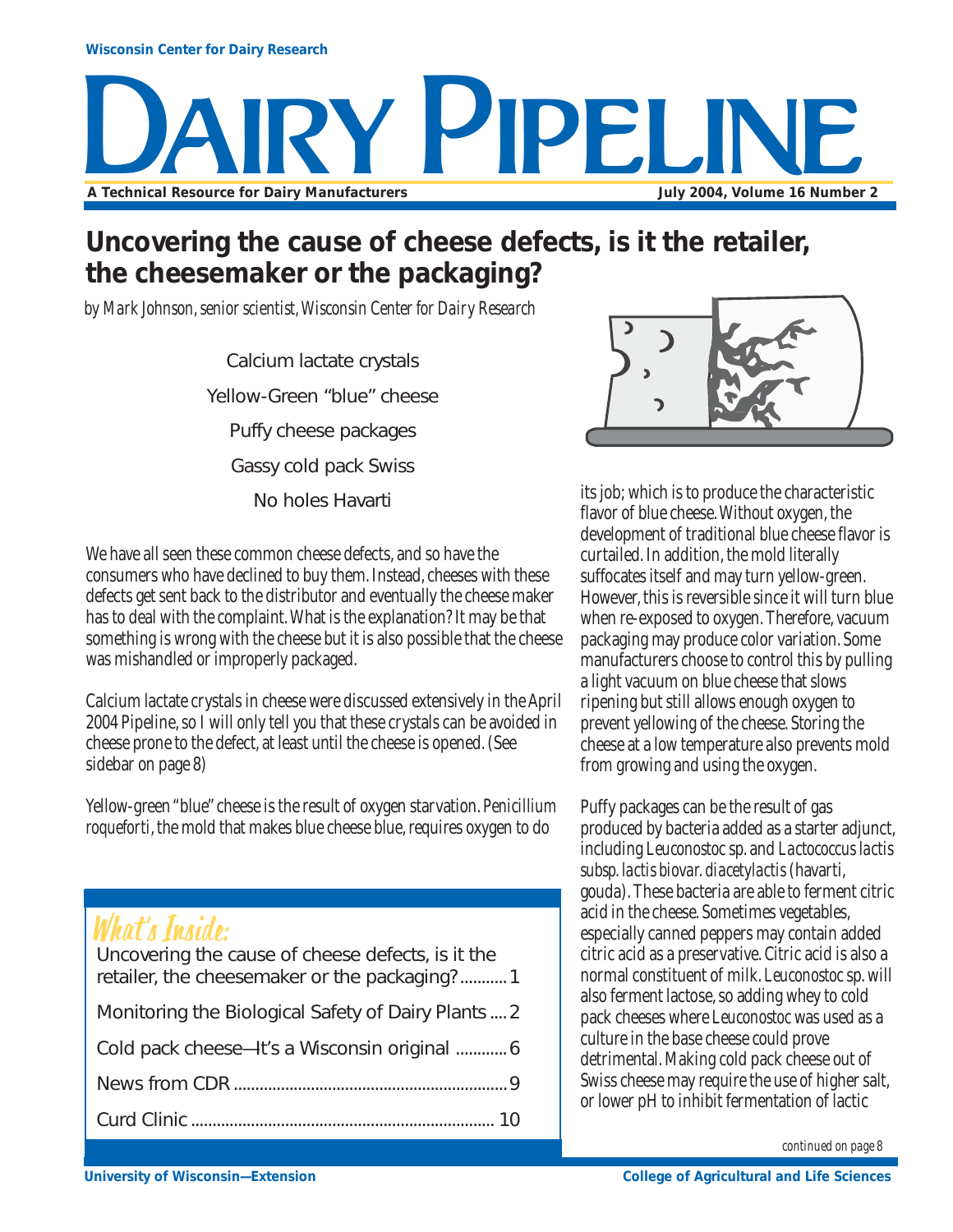### **July 2004 Monitoring the Biological Safety of Dairy Plants**

### **Part I: Looking for Listeria (and finding it in all the wrong places)**

*Produced from a presentation by Dennis Bogart, Randolph Associates at the Wisconsin Association of Food Protection, Education Workshop on June 2, 2004 in Madison, Wisconsin*

I don't know how many of you have had food poisoning, but I know that I have. A chicken salad sandwich eaten at the Space Needle in Seattle—at the time I noticed it was a little warm but I ate it anyway—essentially wiped out three days of my honeymoon in 1968. In 1995 I had lunch in a restaurant in Monticello, Arkansas named Peggy Sues before I was hospitalized for 3 days. The latest episode happened a couple of years ago in Cairo, Egypt. It was parsley. Fresh parsley, right out of a field irrigated by the Nile River, not real smart.

The point is that food poisoning affects us, and it affects our families. Estimates reveal that every year approximately 75 million people here in the US get food poisoning. Think about that; we only have 290 million people. Furthermore, out of those 75 million people, 5,000 to 10, 000 people die from food poisoning. That is tragic.

In 1985 we went into something called listeria hysteria. The California Jalisco cheese outbreak changed the food industry, and it especially changed the dairy industry because it hit so hard. At the time we didn't know much about this bug. We knew it killed people, but we didn't know how, or who. Today, we have some answers.

#### **Listeria grows at refrigeration temps**

Listeria is not the most common cause of food poisoning, but it has a relatively high mortality rate. This bacterium is psychrotropic. Not only will it grow at refrigeration temperatures, cold may actually select for it. It doesn't need a lot of air, and it forms biofilms. People who have a compromised immune system are most susceptible to listeria. That category includes anyone undergoing chemotherapy, elderly people, and sick people. Listeria also has an affinity for the human uterus, which means it can cause premature births and it can be deadly for newborns. Today, I believe people have become complacent about listeria. You cannot do that.

Remember, refrigeration will not save you. Back when I was in college, refrigeration was considered a savior. Keep it cold they said. Then we found out about bugs like listeria,

dangerous because it will grow at 40ºF, and even at 35ºF. One thing about listeria, and a few others, is they don't compete real well with other bacteria. If you have a vigorous psychrotropic bacteria growing in your plant, listeria will not compete well. However, we have done a good job cleaning up our plants. For example, it wasn't too long ago that sawdust covered the floor of our meat



plants. When we cleaned up our plants we got rid of all those competing bacteria.

Freezing won't kill listeria. If it did, the ice cream industry wouldn't have problems. The bugs might be in a state of suspended animation, or damaged, but they won't be killed. They are hardy little things.

#### **The "microfix"**

I want to tell you about an approach to food safety that I have seen in the butter industry as well as frozen vegetable plants. One particular butter plant had a coliform standard. Coliforms in this type of testing are not considered pathogens, they are considered indicator organisms. Coliforms travel the same routes that pathogens do. If you find coliforms then you probably should worry about pathogens. In this particular butter operation they freeze the butter. The coliforms aren't dead, but they are damaged and they won't show up on a coliform test so the product is released. What happens to the pathogens or the listeria that's in that butter? That listeria in the butter is still there. This plant had an entire department named the microfix department, 8 or 10 employees and a big freezer. It was not an occasional thing. They would freeze the butter for 2 weeks, then pull it out and test for coliforms. What is going on here? Well, this is a classic stick your head in the sand approach. Do not take this route.

Listeria is a facultative anaerobe. It will grow in an oxygen environment; it also grows in a nonoxygen environment. Packaging really doesn't help because if you take all the oxygen out it will eventually grow. If it is there, it will grow. Listeria is also a very common bacteria. People frequently spread it in your plant because we carry it on our clothes, our hands, and our shoes.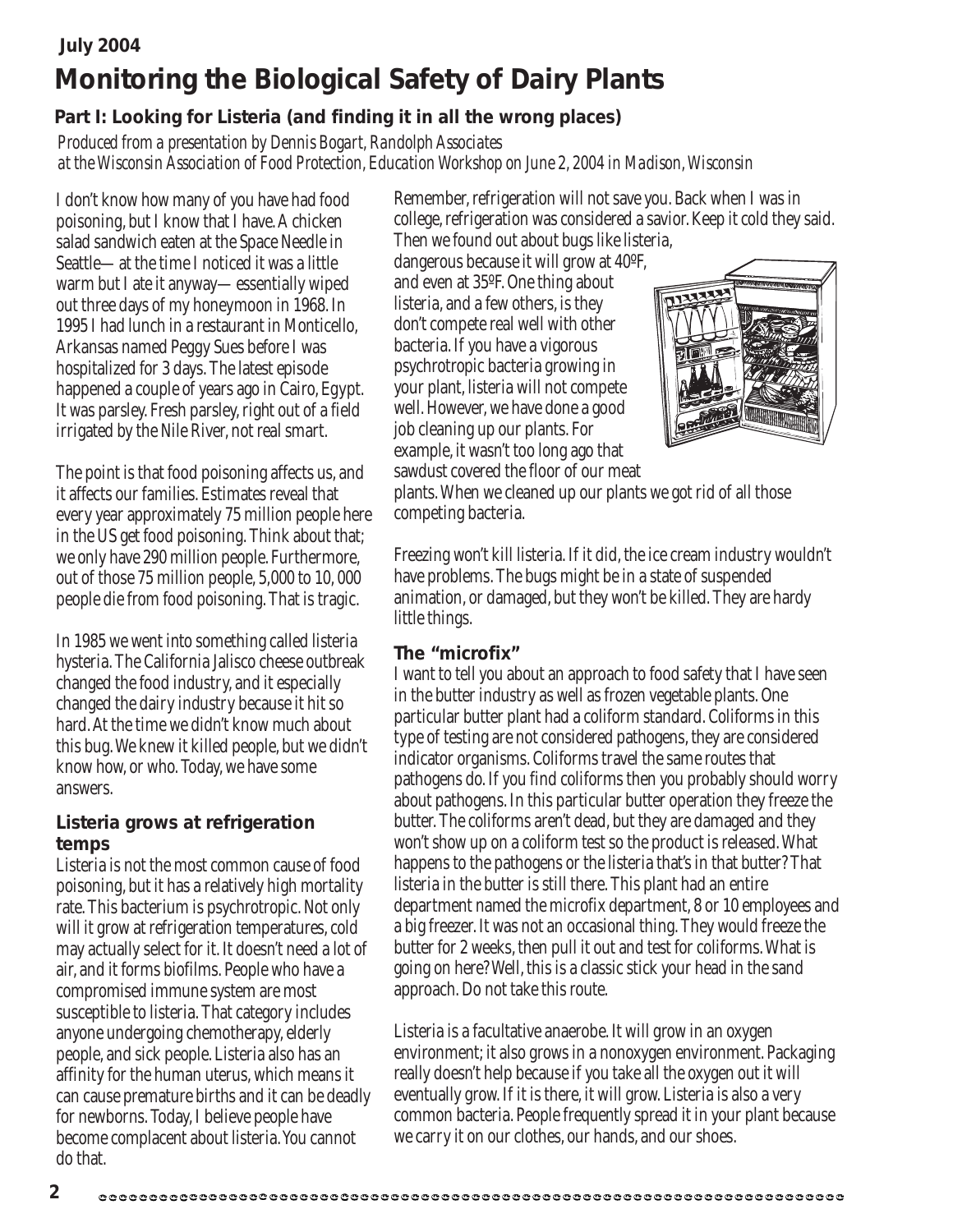#### **July 2004**

And now we have learned about biofilms. I'll give you an example of a biofilm, every morning when you wake up and you feel that furry surface on your teeth—that is a biofilm. Biofilms are polysaccharide films created by bacteria for protection. Bacteria

produce biofilms because it helps them survive. If you want another biofilm example feel your drains. That slimy covering is not food soil, it's a biofilm. Inspect your metal tracks in the dairy plant, that build up is not milk—it's a biofilm.



#### Listeria forms heavy biofilms. This

has an immense influence on our ability to get rid of them. No sanitizer will get rid of listeria in a biofilm. I was at a conference in 1986, or '87, and watched some researchers stand up and tell the audience that there was no sanitizer that would kill a listeria biofilm. You can imagine how quiet that room got. Chlorine wouldn't kill it, acid sanitizer wouldn't kill it, nothing would kill it. Then someone asked the question, "Did you try cleaning it before sanitizing?" The answer was, " No, we hadn't thought of that."

Sanitizers are never used without first cleaning the surface. Biofilms are nothing more than a soil, a soil you have to clean. I run into a lot of people that have listeria in their plants. They say, "I can't get rid of it, I've tried this sanitizer and that sanitizer." I ask them, "What did you do to raise your level of cleaning?" Most of the issues in most plants are not sanitizing problems; they are cleaning problems. People have not cleaned well enough in order for the sanitizer to actually work. Biofilms are tough to clean off, really tough.

#### **Plant design—It makes a difference**

What is the condition of the floor in your plant? Is it there? I've been in a plant that was built around 1890, and then they steadily added on. When I found my way to the original basement of the original plant I found stalactites coming off the ceiling. Look in your coolers. Are there cracks in the walls? Do you have tile floors, and if you do what does the grouting look like? Do you have concrete floors? Does the aggregate show? What are the walls made of? What condition are the ceilings in?

People do a good job at looking at things right in front of them, from about 2 ft to 6 ft. If you are going to look under 2 ft. you have get down and look. You need a ladder to see above 6 ft. It is amazing what you can see below 2 ft. and above 6 feet.

If you want to find listeria in your plant look in the blowers in your cooler, and in drip pans and the drains coming off those drip pans. That's where you will find it. Those blowers act almost as a filter, filtering out everything. Listeria gets in there, goes through the defrost cycle and here it comes—right out that drip

pan to where it's going. How many of you have drip pans in your coolers that are not hard plumbed to a drain? A lot of older plants, and even some new ones, drip right straight down to the floor. Here you have the number one spot for growing listeria and it can also dump listeria all over the floor. Not only that, but this spot is in a cooler where it will select for listeria. Now, I try to be practical. It's a little difficult to tell people that they need to tear out all these walls, put in new coolers and replumb everything—and do it by the day after tomorrow. That isn't going to happen.

What can a plant do if they have this problem? There is one thing that works pretty well. You can buy a product that looks like little hockey pucks, however, they are made of iodine. Most chemical companies can supply these. After you clean that drip pan, you place two or three of those up there in the pan. Then you put that drip pan on your monthly maintenance schedule and you monitor it on a monthly basis. Normally, it will take two or three months for your iodine puck to disappear, but if you have a lot of water going through there it could happen faster. This solution works pretty well.

#### **Access points**

It is a joy to work in new plants because they have something I like, and that is lot's of room. You know in five years or so that space will be filled with more equipment. Remember to make that equipment accessible. If you put a piece of equipment right up against the wall then it is going to take a real effort to get behind it to clean it. You have to think ahead, know where you going with it.

#### **External areas**

When you have a visitor, say a new customer, the very first impression they are going to get is the outside of your building. If it is in the middle of a swamp with trash scattered all around they are going to be afraid of what is inside. Keep the outside neat and clean.

#### **Equipment design**

How are you going to get in to clean it? How are you going to inspect it? What type of gaskets are you using? Cheap vs good gaskets, you will see a huge difference. I visit a lot of plants and I tell them you really should look at specifying 3-A

*continued on page 4*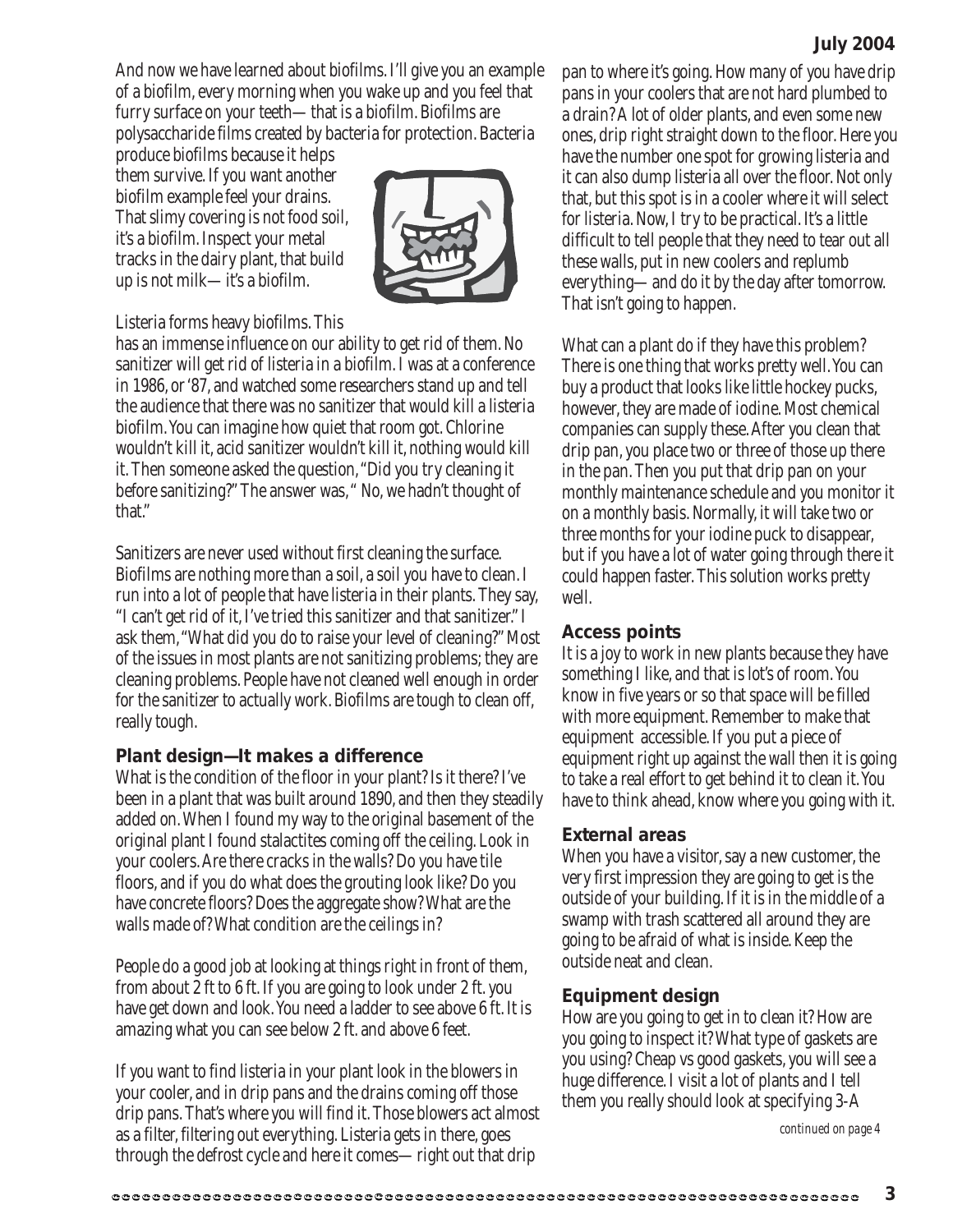#### **July 2004**

#### *continued from page 3*

standards, or at least cleanability standards when you buy equipment. I remember inspecting a filler operation that at first glance looked great. But, when it was time to take it down for maintenance, it turned out the entire thing was bolted together and it took 4 or 5 hours to take apart. This is not efficient.

There are many lubricants that can present a cleaning issue. On example is Petrogel, and a lot of plants use it. But you can't clean it because it melts at 190º. This leaves a thin layer of grease over everything and that is a real problem. Now, what werecommend is a product called CIP lube**.** There are similar products; the point is that you should buy products that are cleanable.

#### **Choosing the sanitizer**

I have a slightly different philosophy than most people might have when it comes to picking a sanitizer. First, look at your product and figure what would attack it. Then pick the best sanitizer available to get rid of potential problems and forget about it. Just let it do its job. Always remember that there is no sanitizer out there that will kill everything. After you choose a sanitizer, spend 95 to 99% of your effort on getting surfaces clean.

Let's discuss environmental surfaces. I'm talking about the floors, the walls, the ceiling, outside surfaces of equipment, the drains, the foot baths. The number one product I recommend in most operations is an acid quat, a quaternary ammonia compound that is acid based. It's good for plants with hard water, and listeria doesn't like a pH of 2.5. Now, some people don't like the idea of quat because they worry about killing off their starter culture. And it's true, as little as 2 ppm in your culture will give you a dead vat. But I look at it this way, if quat, that is way over there in your footbath, or in your drain, is getting into your culture vat the most sacred place in the plant—then you have a different kind of problem. I might even be thankful that quat showed me that problem because something is wrong. This is why I don't mind using these sanitizers; you can put them on the walls and the floors and the drains, and they leave a nice residual effect.

Something is clean or it is "dirty. There is no such thing as a little dirty or almost clean, it is either clean or dirty. And if it is dirty then you can't sanitize it."

The other product I like for environmental surfaces is relatively new. People have taken a PAA sanitizer and added a foaming agent. It works really well; although it doesn't leave a residual film, it does have a great knock out rate.

What sanitizer will kill listeria? Listeria is relatively easy to kill if where it resides is clean. If it's not then nothing is going to get it. If it's clean, chlorine will kill it, iodine will kill it, And quat will kill it. They all will kill it. In case you are wondering what might be the best sanitizer to use in your operation, the answer is that the right sanitizer is the right one for you.

In conclusion, I want you to remember that something is clean or it is dirty. There is no such thing as a little dirty or almost clean, it is either clean or dirty. And if it is dirty then you can't sanitize it. Listeria has a difficult time making a home in a clean, sanitized plant.

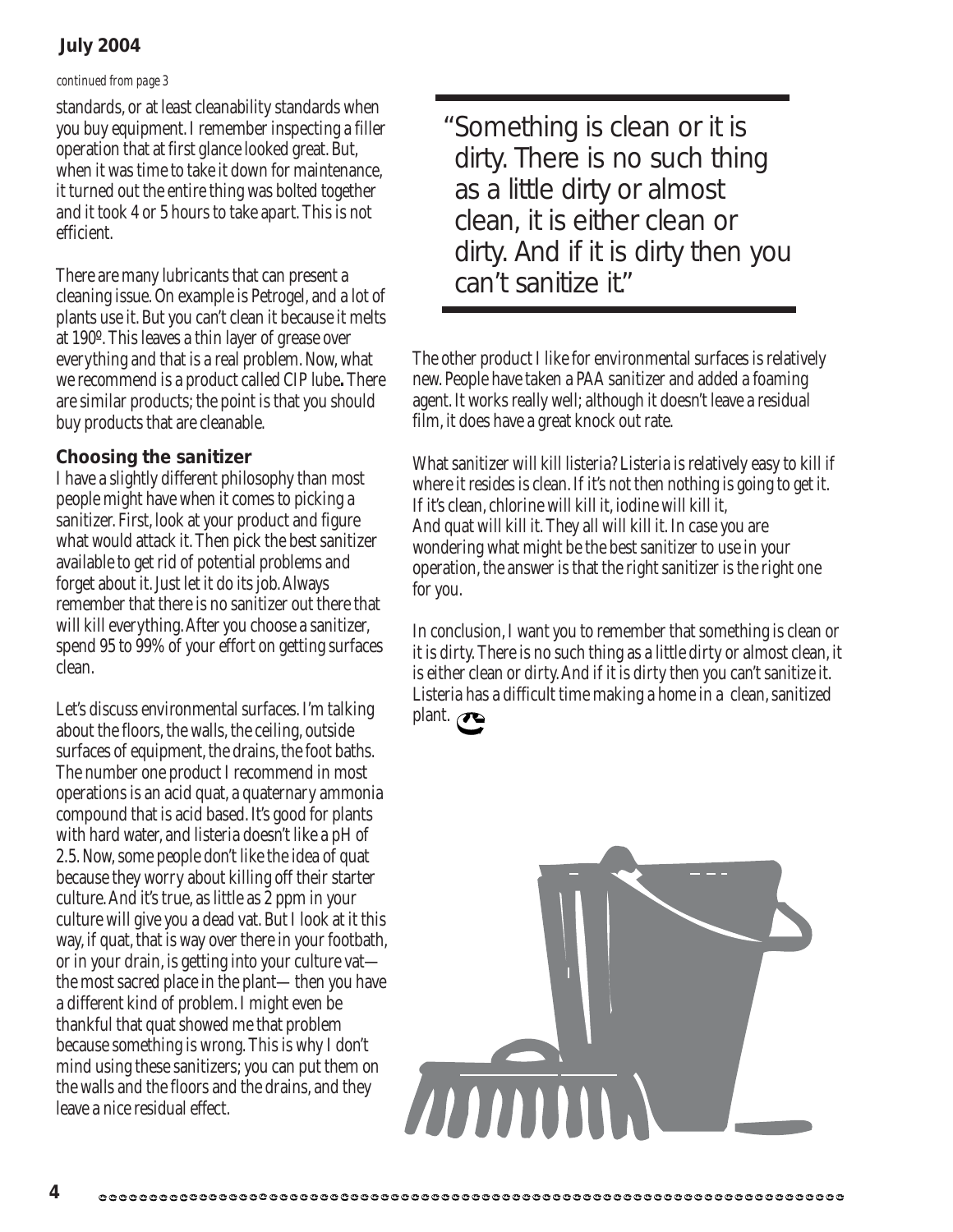# **Research Update**

#### **Reducing the risk of Listeria monocytogenes or Preventing listeriosis**

Researchers from the University of Helsinki in Finland have recently presented and published their summary of listeria outbreaks in Europe and the conclusions they drew from the study. The authors note that half of the reported outbreaks of listeriosis in Europe have been associated with dairy products, a statistic that has motivated several European countries to increase efforts to prevent outbreaks and decrease the incidence of listeriosis. Their efforts included a combination of preventive measures in processing plants, earlier detection of outbreaks, and educating consumers.

These efforts seem to have made a difference, reducing the incidence of listeriosis in some European countries. The authors, Lunden et al, suggest that preventive measures at processing plants were more effective than consumer education in the effort to reduce the incidence of listeriosis. In particular, good manufacturing practices (GMP's) and maintaining the hygiene of processing machines turned out to be key factors.

The data was presented at the joint American Dairy Science Association (ADSA) and American Society of Animal Sciences (ASAS) in June, 2003. You can also find this study published in the Journal of Dairy Science, 87: (E. Suppl.) E6-E11.

#### **FDA's Listeria Action Plan**

Meanwhile, here in the US, the Healthy People 2010 goals for national health promotion and disease prevention called on federal food safety agencies to reduce foodborne listeriosis by 50% by the end of 2005. Although the recorded incidence has decreased from 0.5 cases per 100,000 people per year in 1996 to 0.3 cases per 100,000 people in 2001, the rate of decrease has leveled. In order to achieve a lower rate of 0.25 cases per 100,000 people the Food and Drug Administration (FDA) and the Centers for Disease Control (CDC) launched the *L. Monocytogenes* Risk Assessment. The Assessment evaluated health risks from listeria as well as foods that can transmit the pathogen. According to the agencies, their results support the need for additional targeted action. The six areas for action (listed on the website: http:// www.cfsan.fda.gov/~dms/lmr2plan.html) include:

♦ Develop and revise guidance for processors that manufacture or prepare ready –to –eat foods and develop or revise guidance for retail and food service and institutional establishment.

The authors suggest "preventive measures at processing plants were more effective than consumer education in the effort to reduce the incidence of listeriosis."

Develop and deliver training and technical assistance for industry and food safety regulatory employees.

Enhance consumer and health care provider information and education efforts

♦ Review, redirect, and revise enforcement and regulatory strategies, including microbial product sampling.

Enhance disease surveillance and outbreak response.

Coordinate research activities to refine the Risk Assessment, enhance preventive controls and support regulatory, enforcement, and educational activities. **P** 

*Karen Paulus, editor*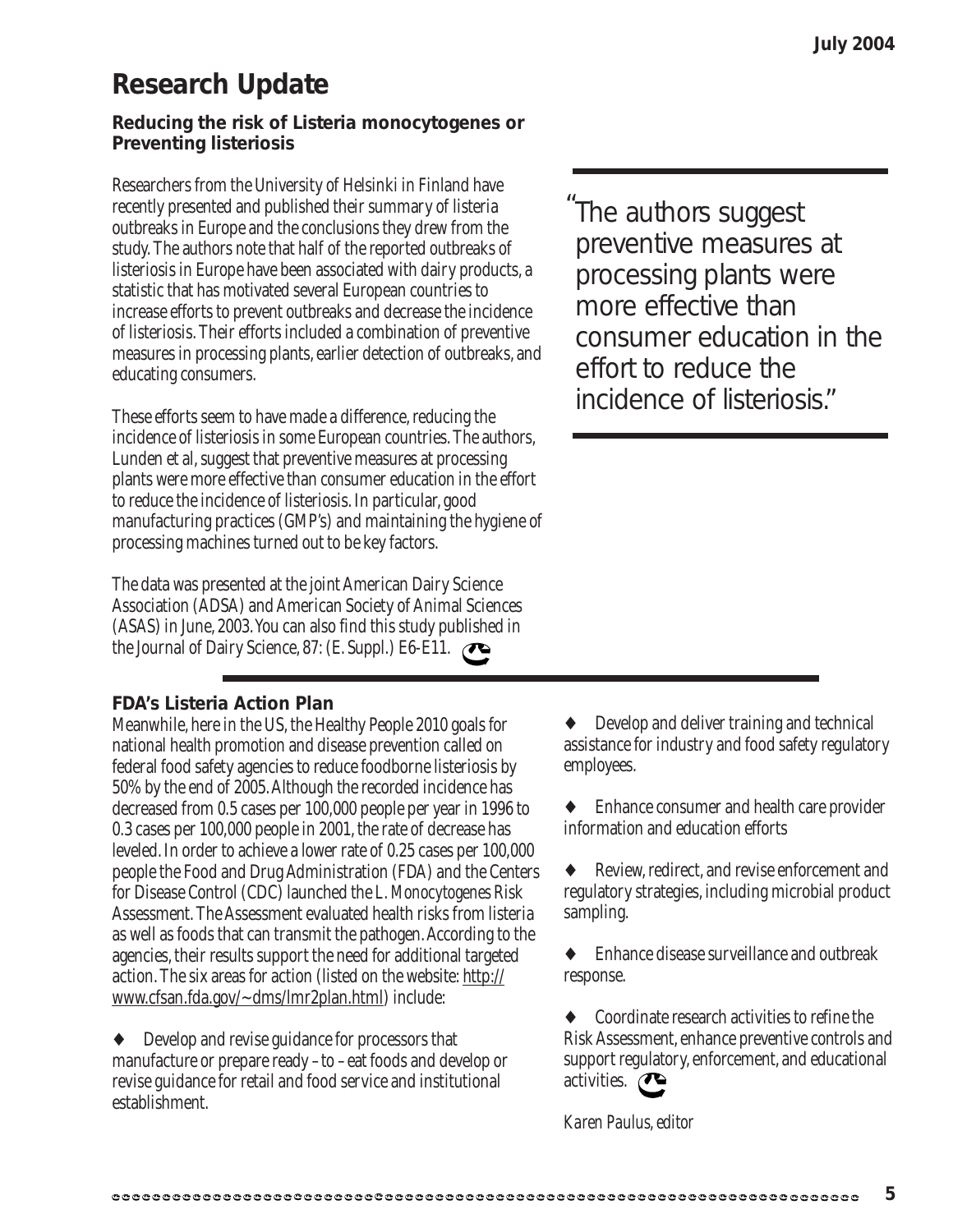```
July 2004
```
# **Cold pack cheese—It's a Wisconsin original**

In the first edition of his definitive "Cheese & Fermented Milk Foods" Frank Kosikowski comments that club cheese is "a cheese with an interesting flavor and good spreadability, favored by gourmet groups." That was back in 1966 and gourmet groups might have moved on to a new favorite but plenty of fans of club cheese are out there in the marketplace.

Cold pack cheese, comminuted cheese, club cheese, and "snappy" cheese are one and the same. The Federal Code of Regulations defines this cheese as "food prepared by comminuting, without the aid of heat, one or more cheeses ... into a plastic mass." Because cold pack is not heated it is considered more flavorful than process cheese and it also differs by having a shorter shelf life. The Standard of Identity hasn't hampered the variety of cold pack cheese available. Cheese makers are allowed to be creative; they can add spices and flavorings like meats, vegetables, nuts, spices, smoke and alcohol to produce variations like port wine cheese, or blends with horseradish, blueberries, almonds and peppers. Sweetening agents, like sugar, corn syrup, and maltose are allowed, as well as mold inhibiting agents like sorbic acid and potassium sorbate.

#### **Home cooks have been making cold pack cheese**

It's likely that frugal home cooks have been making cold pack cheese spreads for quite some time. Betty Wason, in "A Salute to Cheese," suggests that "Dips and spreads can serve as economical uses for old cheeses that are beginning to dry up." She also notes that the Swedes have been using leftover cheese in much the same way for centuries,

combining cheese with butter and aquavit to produce a Swedish potted cheese, or Pot KÂS.

The history of commercial cold pack cheese is a bit more recent. Paul Hernke, one of the three cheesemaking sons of Armin Hernke, recalls that cheese spreads were served in the hospitality center at the Pabst Brewery in Milwaukee in the early 1900's. This early pairing of cold pack cheese and beer was a harbinger of the future because it was an association that continued. Hubert Fassbender, the man who first manufactured cold pack cheese as we know it today, started out in the beer depot business. According to his granddaughter, Betty Hensel, back in the early 1930's Hubert was asked if he could bring something to serve along with the beer he delivered. It probably wasn't an unusual request given the history of the free tavern lunch that often included, along with cheese, pickles, deviled eggs, pretzels, ham and rye bread. In fact, when New York State banned the free tavern lunch in 1895, cheese makers felt the loss—free lunches accounted for 15 million pounds of cheese or one-sixth of the state's yearly production.

By 1933 Hubert Fassbender had developed his cold pack cheese spread and awarded it to customers who bought enough beer. According to Gary Fassbender, who runs White Clover Dairy (and whose grandfather Henry was Hubert's brother), eventually people didn't want all the beer, but they did want to buy the cheese. The Kaukauna Klub™ cheese business grew from there, first selling crocks to taverns, then retail, and finally becoming a national brand.

In 1934 Wisconsin dairy manufacturing plants included 539 butter factories, 2,136 cheese factories, 83 condenseries, 57 milk powder plants, 532 receiving stations, and 112 plants manufacturing casein. It's likely the competitive nature of the industry convinced Armin Hernke to use his surplus cheese to develop his own version of cold pack cheese. In 1934 he began making cold pack in the factory his father Albert had built in



.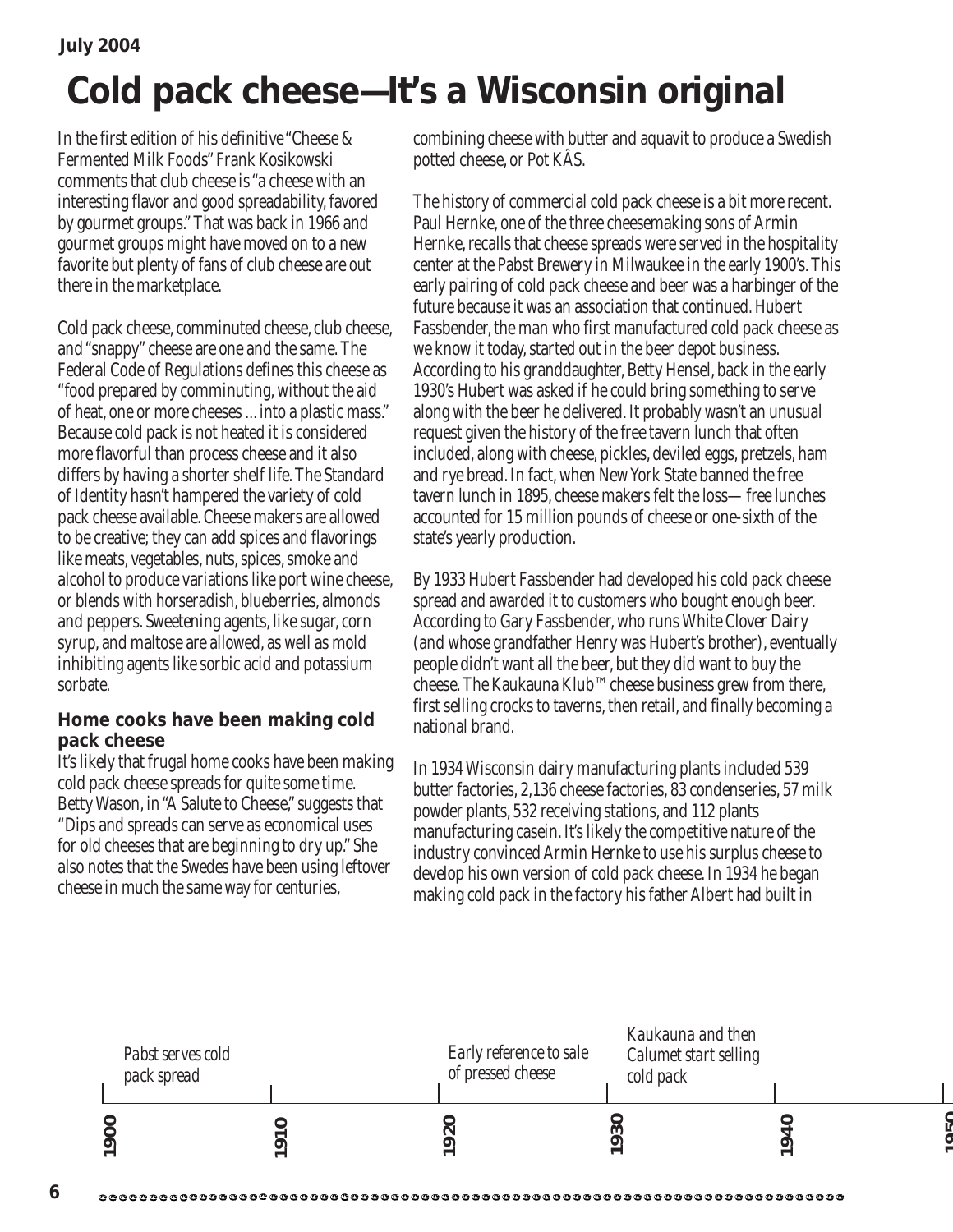The earliest reference to commercial cold pack that I could find is reproduced below. Published by the New York Produce Review and American Creamery in 1924, this account makes a point of noting that the new cheese is not "cooked."

New York Produce Review and American Creamery April 23, 1924

#### A NEW CHEESE

A Review representative was shown one of the latest additions to the growing assortment of package cheese in the store of Haupt & Burgi, 9 Worth St. This is a pressed prepared cheese, put up in 8 oz. cakes, wrapped in foil and a second moisture proof cover. There are two kinds, Swiss and American. The cheese is called "Velveeta" and is put up by the Velveeta Cheese Co. of Monroe, Wis., of which M. O. Schaefer is the leading spirit. Mr. Schaefer is best known as the manufacturer of Liederkranz cheese and a high grade of domestic round Swiss which is manufactured by the Monroe Cheese Co.

The new cheese is smooth and pleasing to the taste. It is made of well aged Cheddars and Swiss and according to Mr. Schaefer is produced by a patented process and is not "cooked."

It is packed one dozen half-pound bricks to the box.

1896 and by 1938, he and a couple of other cheesemakers formed the Calumet Cheese Company, named after Calumet county. The people at the Calumet Baking Powder Company weren't too happy with them, so when a central Wisconsin marketing association named Wisconsin Pride disbanded, the name was given to Armin who then shortened it to WisPride™.

By the 1950's George Merkt of Salem, Wisconsin and Ken Thiel of Thiel Cheese had also entered the cold pack market. Thiel Cheese starting by selling cold pack in the food service segment and from there moved to retail. They have come full circle, changing their name to Thiel Cheese and Ingredients™ and selling cold pack in the form of a sauce to food service customers.

According to family members, Gustave O. Lindemann, a cheese grader who also worked in sales at Northern Wisconsin Produce Company, would field phone calls and take orders at the plant. Sometimes he took orders for club cheese spreads, even though he didn't have a source for it. That changed in 1963 when Philip C. Lindemann took Henry Fuhrman's advice and formulated his own blend of cold pack cheese food. In 1964 the business was incorporated under the name Pine River Pre-Pack and by 1979 Pine River was making 17 flavors of cold pack cheese food.

Cold pack cheese remains a popular product today; many varieties are available and it meets the needs of today's convenience minded consumers. According to John Jaeggi, cheese applications coordinator at CDR, "Because cold pack cheese is not heated, it might be a good vehicle for temperature sensitive functional ingredients like probiotics, or fortification with healthy fats like omega three fatty acids." But Paul Hernke thinks it is pretty nutritious already; he notes that, "You just about bring it back to whole milk, since you are adding the whey back and all the things you separated out." Cold pack cheese is something that the Hernke brothers most likely sampled as toddlers and Paul concludes with a laugh, "I still love it today."

*Karen Paulus, editor*

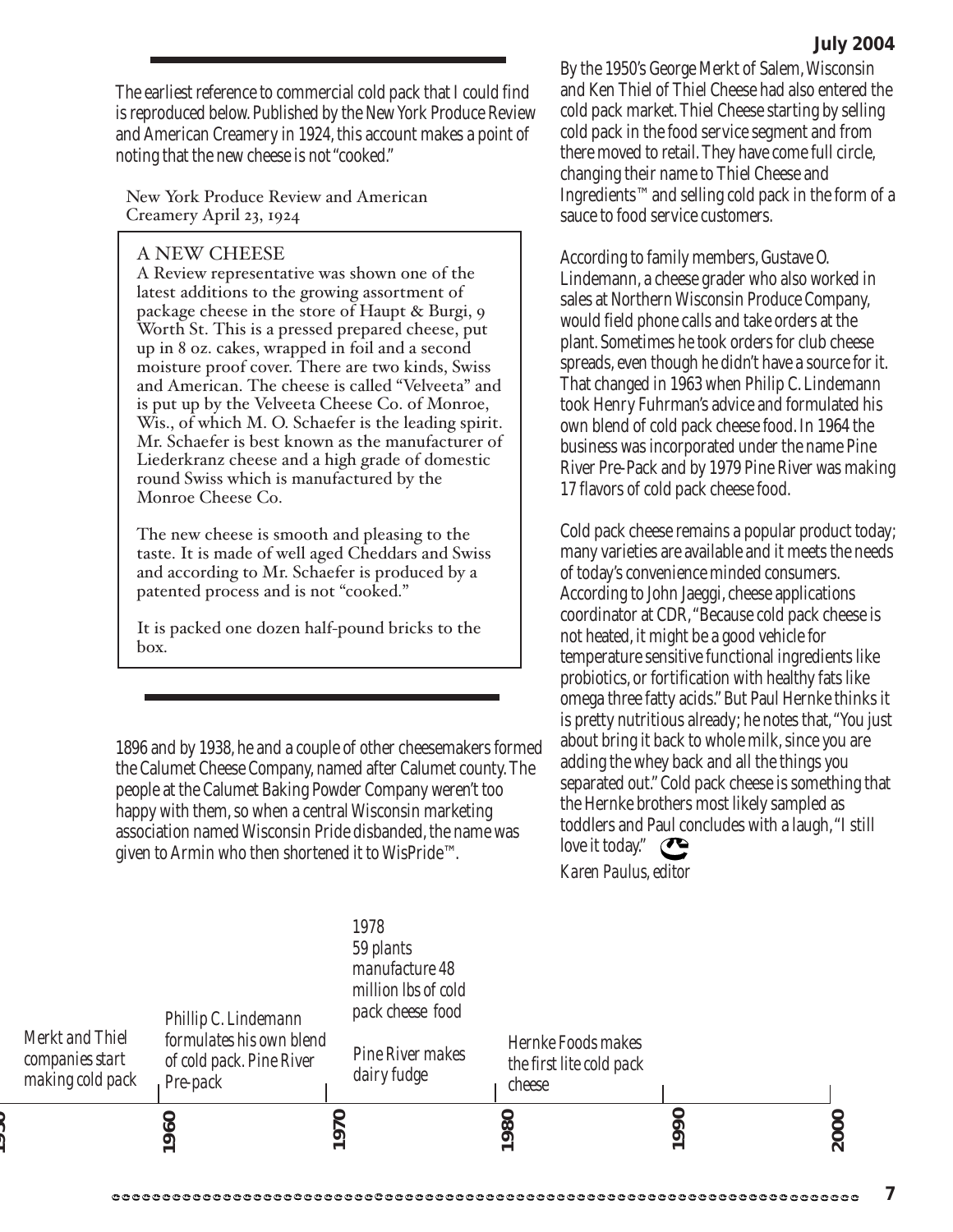#### *continued from page 1*

#### **Another method to eliminate calcium lactate crystals**

Another proven method to eliminate calcium lactate crystals in Cheddar cheese was recently published in the Journal of Dairy Science, 87:863-867.

Peggy Swearingen et al, from Land O Lakes, compared cheese with and without calcium lactate crystal formation. When looking at pH, lactic acid, calcium (total and soluble) and NPN, they found no significant differences. They measured cheese at make and early cure.

The work showed that pH drive post manufacture was likely the strongest factor, and this was driven by starter culture selection.

Cheese defects can be influenced by the cheese making process, the packaging process or problems at the point of display.

acid by the *Propioni* bacteria used. In other words, gas could develop in a properly made cheese with deliberately added bacteria. However one additional requirement must be met. In order for the formation of gas —the bacteria must be metabolically active. That requires proper temperatures, usually warmer than 40ºF. So cold storage will help prevent gas development or at least greatly reduce the amount of gas formed. Unfortunately, many retail outlets for cheese do not or can not keep cold pack cheeses that cold.

Havarti, colby, and muenster come in two forms these days, closed and open. The original cheeses were full of small holes, or what have been referred to as mechanical openings. But, because of mold problems packagers began to tightly vacuum seal these cheeses and as a result the openings collapsed. Consequently, it is more common to see tight cheeses; the holes have disappeared. So, in this case, it is the packaging.

#### **Defects are most often caused by a combination of factors**

The truth is that cheese defects are most often caused by a combination of factors. The cheese and deli display cases were not designed to bring out the best in cheese. For one thing the temperatures are often too high, and then they cycle in order to remain "frost free". This influences the development of free water, which then provides ideal conditions for microbial growth. In addition, the intensity of the display lights can cause a pink color defect and promote the development of oxidized flavors. Inattention to inventory control and slow turnover only compound these problems.

In conclusion, cheese defects can be influenced by the cheese making process, the packaging process or problems at the point

> of display. There's plenty of problem solving that can be attempted at each



level.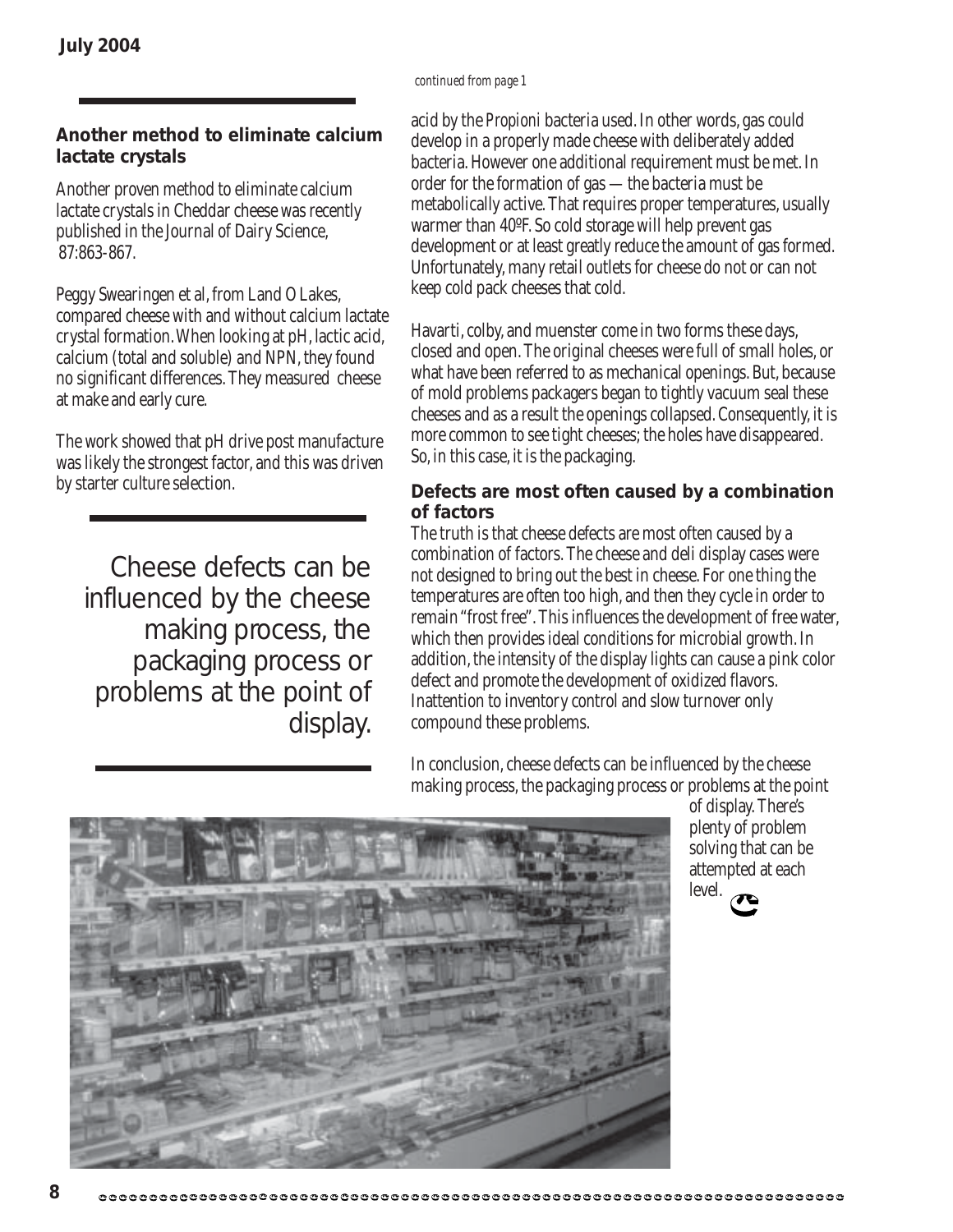# Skimming the Shelf—



The US Dairy Export Council (USDEC) recently published three new monographs on the benefits of whey proteins. You can easily download them as PDFs from the USDEC website and I recommend that you do. These monographs are well written, in-depth summaries of the health effects of whey proteins and the many bioactive components of whey. Each monograph lists extensive references of the research supporting the particular subject, an impressive list of documentation. Take the time to look over the other monographs on this site. The new monographs include the following:

#### **Whey Proteins and Body Composition**

Aimed at end users of whey products, this monograph makes the case that the consumption of whey protein, in combination with resistance training exercise, is a safe and effective strategy to build and maintain muscle mass and to preserve one's health throughout the aging process.

#### **Whey Proteins and Immunity**

Designed to educate users of whey products about whey protein's unique ability to optimize a number of key aspects of immune function.

#### **Whey Proteins and Senior Nutrition**

Designed to educate users of whey products about the properties of whey proteins that may provide specific benefits to mature and senior adults.

The monographs are available on the USDEC website at www.usdec.org. <http://www.usdec.org/> Go to the Publications section and click monographs. Hard copies will be available in September. For more information, please contact Molly Lipka at 703-528-3049 or mlipka@usdec.org <mailto:mlipka@usdec.org> .

# News from CDR

#### **International Food Technology**

In the food science world summer is the time for research meetings and this year was no exception. Carol Chen, CDR cheese researcher, traveled to the 2004 IFT Annual Meeting, July 12-16 in Las Vegas, Nevada to present her research on the "Rheological properties of mozzarella cheese."

#### **American Dairy Science Association**

The 2004 American Dairy Science Association met in St. Louis, Missouri from July 25-29. CDR researchers were busy, participating in the presentation of data from the following efforts:

Effect of emulsifying salts on the texture of pasteurized process cheddar cheese. N. Shirashoji, John Jaeggi, John Lucey

Effect of insoluble calcium phosphate on cheese functionality. J. Choi, D. Horne, Mark Johnson, John Lucey

Nutritional properties of whey proteins. K. J. Burrington

Use of reverse osmosis concentrated milk from the manufacture of cheddar and Colby cheese; impact on Ca equilibrium and



functional properties. Mee-Ryung Lee, John Lucey, Mark Johnson

Impact of type of concentrated sweet cream buttermilk on the manufacture and functionality of pizza cheese. Tammy Lin, Rani Govindasamy-Lucey, John Jaeggi, Cynthia Martinelli, Mark Johnson, John Lucey

#### **American Agricultural Economics Association**

Brian W. Gould, CDR and Department of Agricultural and Applied Economics along with colleague Diansheng Dong of Cornell University, Dept. of Applied and Managerial Economics, presented "Product Quality and the Demand for Food: The Case of Urban China" at the 2004 Annual Meeting of the American Agricultural Economics Association, August 3, in Denver, Colorado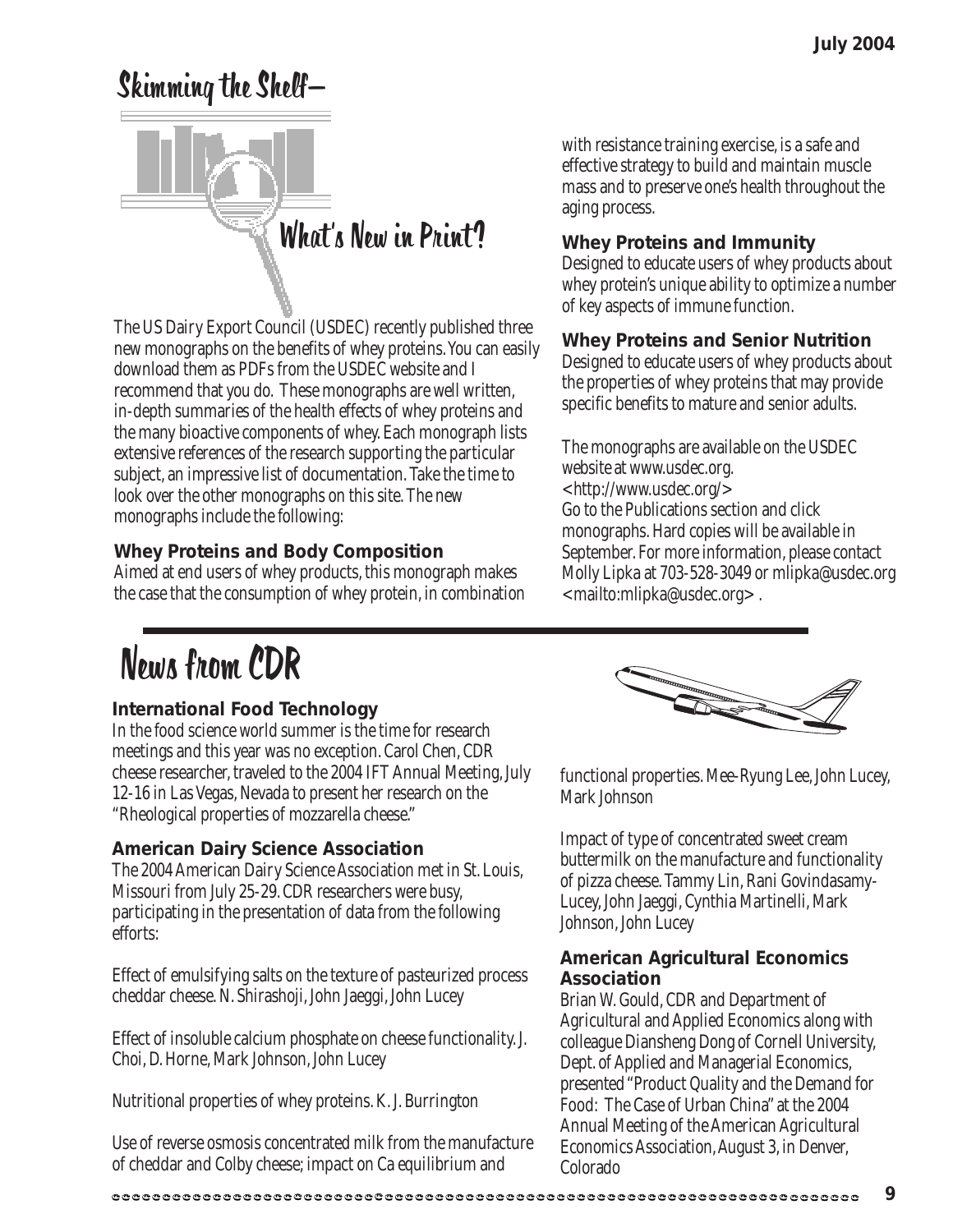#### **July 2004**

Curd Clinic

*Curd Clinic Doctor for this issue is John Jaeggi, Cheese Application Coordinator at the Wisconsin Center for Dairy Research*

**I**. I have been developing several new types of cold pack spreads using my cheese and I am running into flavor issues. In particular, a rancid off-flavor develops. What could be causing this?

> A. There are several possibilities that can initiate this defect, however they all merge to a final commonality—encouraging, releasing or increasing lipase activity. The lipase enzyme breaks fat molecules apart to produce a variety of fatty acids; the type depends on where the enzyme action occurs. Fatty acids influence flavor, both the desired and less desirable flavors! For example, if too much butyric acid is produced you will taste it, a flavor note made famous around here when Bob Bradley compared it to baby vomit. A preponderance of fatty acids with either 6 or 8 carbons delivers a goaty flavor while the fatty acids with higher numbers of carbon in the molecular framework can produce soapy notes.

> Getting back to the origin of the flavor defect in this case requires taking a look at the milk, in particular the cow lipases, which are enzymes. Enzymes are inactived by pasteurization. However, cows with mastitis may be putting out so much lipase that you still have some active lipase after pasteurizing. In addition, you may find increased leucocytes, or white blood cells in milk from mastitic cows. These cells can puncture the membrane surrounding the fat globule, allowing the lipase access.

#### **Heat resistant lipase**

Also, if you have Pseudomonas in your milk, you have bacteria that can produce a heat resistant lipase, one that will not be inactivated during pasteurization. If you are using nonpastuerized milk you may still have some lipase activity left, even after 60 days of aging your cheese. These are the scenarios that might lead to enough lipase available to release an excess of fatty acids.

> All of the above mentioned factors apply mostly to the cheese used as a base for cold pack. For you, as a cold pack cheese manufacturer, the concern is locating a high quality source to use for manufacturing your cheese. Use the information above to do some problem solving with your supplier.

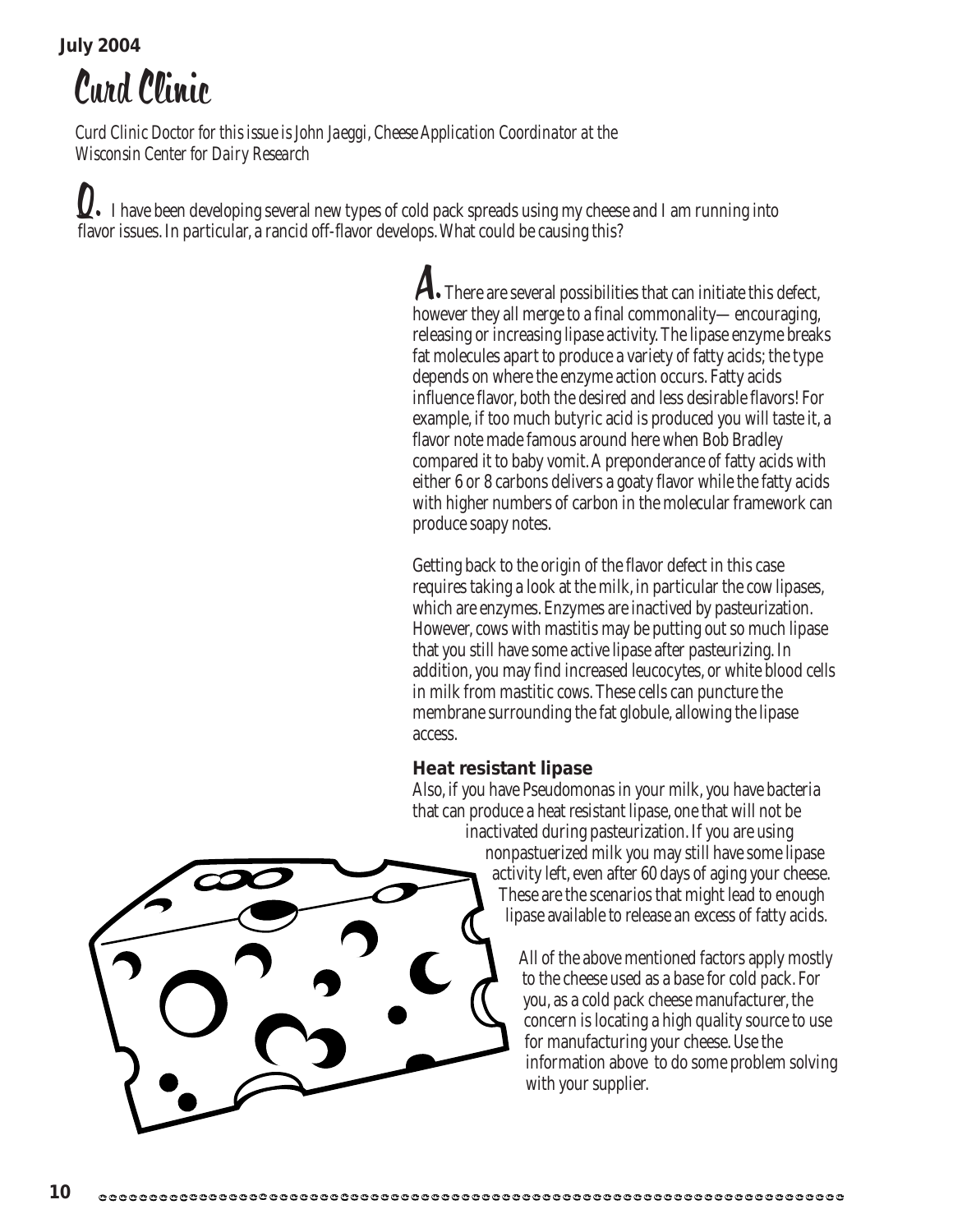"My advice to you is to preblend and pregrind your ingredients, including all powders and liquids."



Another possibility is that the solution to your problem might be found in your own operation. A second route to off-flavors in cold pack cheese comes from the mixing process. For example, it is possible you are chopping your cheese too much. In this case you are actually breaking the larger milk fat globules into many more small globules, effectively increasing the membrane surface area available to the lipase enzyme.

#### **Preblend and pregrind your ingredients**

My advice to you is to preblend and pregrind your ingredients, including all powders and liquids. Don't depend on the cutter to do the mixing. In addition, you should use cheese made from pasteurized milk and prevent temperature abuse of your product, which is never good for cold pack cheese. Review your packaging; does the container prevent oxidation from light? Are your container lids opaque? If you follow these suggestions you should be able to improve the flavor profile of your cold pack cheese.



Please help us keep our mailing list current! Simply phone, fax or e-mail the information requested below to:

*The Dairy Pipeline* Center for Dairy Research 1605 Linden Dr. Madison, WI 53706 phone: 608/262-8015 fax: 608/262-1578

You can also choose to forgo a mailed copy and get on our e-mail subscription list which will remind you to read the Pipeline on the web. Email this request to hogensen@cdr.wisc.edu

#### **Name**

| <b>Company</b>                             |               |
|--------------------------------------------|---------------|
|                                            |               |
|                                            |               |
|                                            |               |
|                                            |               |
|                                            |               |
| Country <sup>-</sup><br>(and mailing code) |               |
| $\Box$ CHANGE $\Box$<br>ADD                | <b>REMOVE</b> |